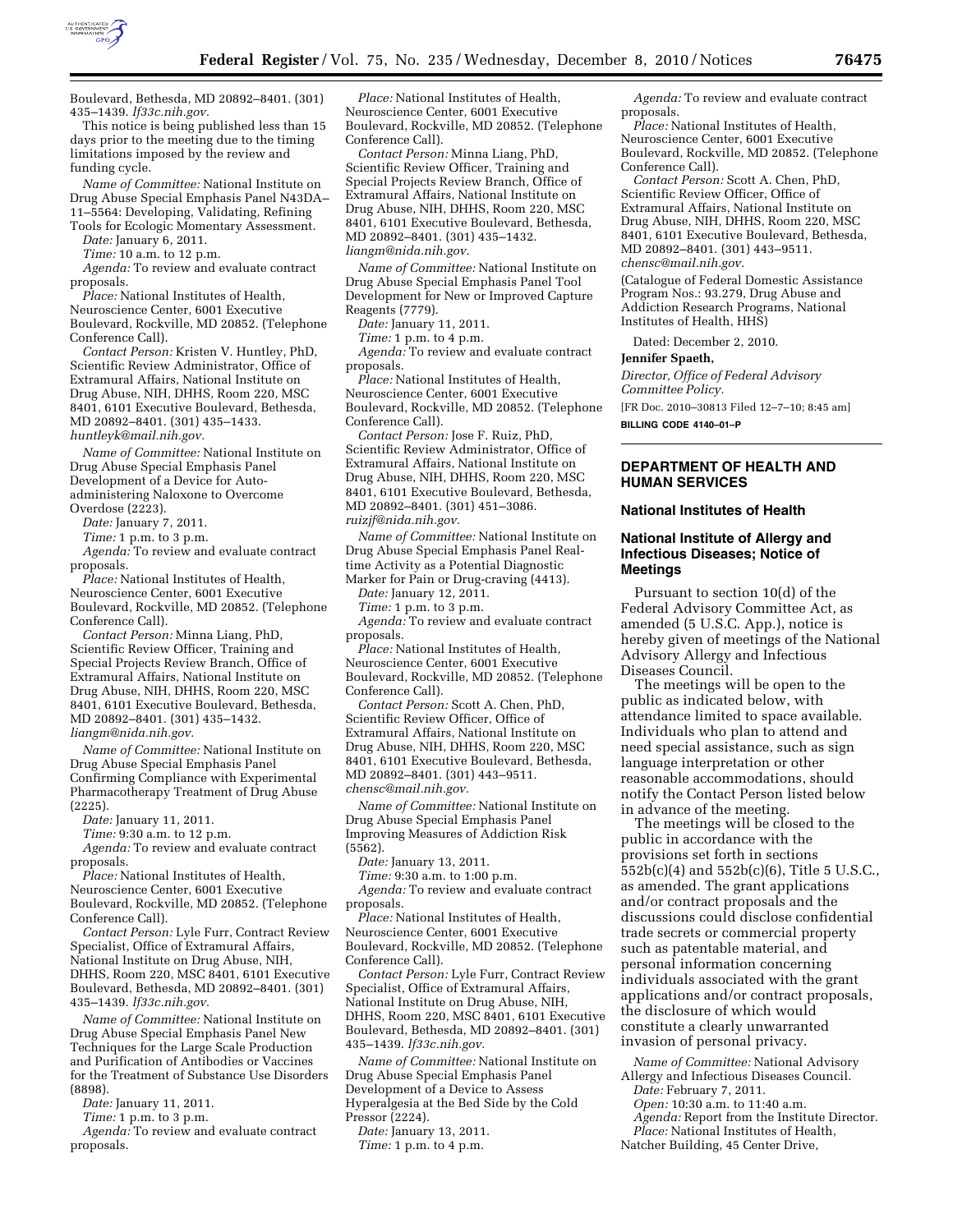Conference Rooms E1/E2, Bethesda, MD 20892. *Closed:* 11:40 a.m. to 12 p.m.

*Agenda:* To review and evaluate grant

applications.

*Place:* National Institutes of Health, Natcher Building, 45 Center Drive, Bethesda, MD 20892.

*Contact Person:* Marvin R. Kalt, PhD, Director, Division of Extramural Activities, National Institutes of Health/NIAID, 6700B Rockledge Drive, MSC 7610, Bethesda, MD 20892–7610, 301–496–7291, *[kaltmr@niaid.nih.gov](mailto:kaltmr@niaid.nih.gov)*.

*Name of Committee:* National Advisory

Allergy and Infectious Diseases Council; Acquired Immunodeficiency Syndrome Subcommittee.

*Date:* February 7, 2011.

*Closed:* 8:30 a.m. to 10:15 a.m.

*Agenda:* To review and evaluate grant applications.

*Place:* National Institutes of Health,

Natcher Building, 45 Center Drive,

Conference Room A, Bethesda, MD 20892. *Open:* 1 p.m. to adjournment. *Agenda:* Program advisory discussions and

reports from division staff. *Place:* National Institutes of Health,

Natcher Building, 45 Center Drive, Conference Rooms E1/E2, Bethesda, MD 20892.

*Contact Person:* Marvin R. Kalt, PhD, Director, Division of Extramural Activities, National Institutes of Health/NIAID, 6700B Rockledge Drive, MSC 7610, Bethesda, MD 20892–7610, 301–496–7291,

*[kaltmr@niaid.nih.gov](mailto:kaltmr@niaid.nih.gov)*.

*Name of Committee:* National Advisory Allergy and Infectious Diseases Council; Microbiology and Infectious Diseases Subcommittee.

*Date:* February 7, 2011.

*Closed:* 8:30 a.m. to 10:15 a.m.

*Agenda:* To review and evaluate grant applications.

*Place:* National Institutes of Health, Natcher Building, 45 Center Drive, Conference Rooms F1/F2, Bethesda, MD 20892.

*Open:* 1 p.m. to adjournment. *Agenda:* Reports from the Division Director and other staff.

*Place:* National Institutes of Health,

Natcher Building, 45 Center Drive,

Conference Rooms F1/F2, Bethesda, MD 20892.

*Contact Person:* Marvin R. Kalt, PhD, Director, Division of Extramural Activities, National Institutes of Health/NIAID, 6700B Rockledge Drive, MSC 7610, Bethesda, MD 20892–7610, 301–496–7291,

*[kaltmr@niaid.nih.gov](mailto:kaltmr@niaid.nih.gov)*.

*Name of Committee:* National Advisory Allergy and Infectious Diseases Council; Allergy, Immunology and Transplantation Subcommittee.

*Date:* February 7, 2011.

*Closed:* 8:30 a.m. to 10:15 a.m. *Agenda:* To review and evaluate grant applications.

*Place:* National Institutes of Health, Natcher Building, 45 Center Drive, Conference Rooms F1/F2, Bethesda, MD 20892.

*Open:* 1 p.m. to adjournment.

*Agenda:* Reports from the Division Director and other staff.

*Place:* National Institutes of Health, Natcher Building, 45 Center Drive, Conference Rooms F1/F2, Bethesda, MD 20892.

*Contact Person:* Marvin R. Kalt, PhD, Director, Division of Extramural Activities, National Institutes of Health/NIAID, 6700B Rockledge Drive, MSC 7610, Bethesda, MD 20892–7610, 301–496–7291, *[kaltmr@niaid.nih.gov.](mailto:kaltmr@niaid.nih.gov)* 

*Name of Committee:* National Advisory Allergy and Infectious Diseases Council Allergy, Immunology and Transplantation Subcommittee.

*Date:* February 7, 2011.

*Closed:* 8:30 a.m. to 10:15 a.m. *Agenda:* To review and evaluate grant applications.

*Place:* National Institutes of Health,

Natcher Building, 45 Center Drive,

Conference Room D, Bethesda, MD 20892.

*Open:* 1 p.m. to adjournment. *Agenda:* Reports from the Division Director

and other staff.

*Place:* National Institutes of Health, Natcher Building, 45 Center Drive,

Conference Room D, Bethesda, MD 20892. *Contact Person:* Marvin R. Kalt, PhD,

Director, Division of Extramural Activities, National Institutes of Health/NIAID, 6700B Rockledge Drive, MSC 7610, Bethesda, MD

20892–7610, 301–496–7291,

*[kaltmr@niaid.nih.gov](mailto:kaltmr@niaid.nih.gov)*.

*Name of Committee:* National Advisory Allergy and Infectious Diseases Council; Acquired Immunodeficiency Syndrome

Subcommittee.

*Date:* May 23, 2011.

*Closed:* 8:30 a.m. to 10:15 a.m. *Agenda:* To review and evaluate grant applications.

*Place:* National Institutes of Health,

Natcher Building, 45 Center Drive, Conference Room A, Bethesda, MD 20892.

*Open:* 1 p.m. to adjournment. *Agenda:* Program advisory discussions and reports from division staff.

*Place:* National Institutes of Health, Natcher Building, 45 Center Drive, Conference Rooms E1/E2, Bethesda, MD 20892.

*Contact Person:* Marvin R. Kalt, PhD, Director, Division of Extramural Activities, National Institutes of Health/NIAID, 6700B Rockledge Drive, MSC 7610, Bethesda, MD 20892–7610, 301–496–7291, *[kaltmr@niaid.nih.gov](mailto:kaltmr@niaid.nih.gov)*.

*Name of Committee:* National Advisory Allergy and Infectious Diseases Council; Microbiology and Infectious Diseases Subcommittee.

*Date:* May 23, 2011.

*Closed:* 8:30 a.m. to 10:15 a.m. *Agenda:* To review and evaluate grant

applications.

*Place:* National Institutes of Health, Natcher Building, 45 Center Drive, Conference Rooms F1/F2, Bethesda, MD 20892.

*Open:* 1 p.m. to adjournment.

*Agenda:* Reports from the Division Director and other staff.

*Place:* National Institutes of Health, Natcher Building, 45 Center Drive,

Conference Rooms F1/F2, Bethesda, MD 20892.

*Contact Person:* Marvin R. Kalt, PhD, Director, Division of Extramural Activities, National Institutes of Health/NIAID, 6700B Rockledge Drive, MSC 7610, Bethesda, MD 20892–7610, 301–496–7291, *[kaltmr@niaid.nih.gov](mailto:kaltmr@niaid.nih.gov)*.

*Name of Committee:* National Advisory Allergy and Infectious Diseases Council; Allergy, Immunology and Transplantation Subcommittee.

*Date:* May 23, 2011.

*Closed:* 8:30 a.m. to 10:15 a.m.

*Agenda:* To review and evaluate grant applications.

*Place:* National Institutes of Health, Natcher Building, 45 Center Drive,

Conference Room D, Bethesda, MD 20892. *Open:* 1 p.m. to adjournment.

*Agenda:* Reports from the Division Director and other staff.

*Place:* National Institutes of Health,

Natcher Building, 45 Center Drive,

Conference Room D, Bethesda, MD 20892. *Contact Person:* Marvin R. Kalt, PhD, Director, Division of Extramural Activities,

National Institutes of Health/NIAID, 6700B Rockledge Drive, MSC 7610, Bethesda, MD 20892–7610, 301–496–7291,

*[kaltmr@niaid.nih.gov](mailto:kaltmr@niaid.nih.gov)*.

*Name of Committee:* National Advisory Allergy and Infectious Diseases Council.

*Date:* May 23, 2011. *Open:* 10:30 a.m. to 11:40 a.m.

*Agenda:* Report from the Institute Director. *Place:* National Institutes of Health,

Natcher Building, 45 Center Drive,

Conference Rooms E1/E2, Bethesda, MD 20892,

*Closed:* 11:40 a.m. to 12 p.m. *Agenda:* To review and evaluate grant applications.

*Place:* National Institutes of Health, Natcher Building, 45 Center Drive, Conference Rooms E1/E2, Bethesda, MD 20892.

*Contact Person:* Marvin R. Kalt, PhD, Director, Division of Extramural Activities, National Institutes of Health/NIAID, 6700B Rockledge Drive, MSC 7610, Bethesda, MD 20892–7610, 301–496–7291, *[kaltmr@niaid.nih.gov](mailto:kaltmr@niaid.nih.gov)*.

Any interested person may file written comments with the committee by forwarding the statement to the Contact Person listed on this notice. The statement should include the name, address, telephone number and when applicable, the business or professional affiliation of the interested person.

In the interest of security, NIH has instituted stringent procedures for entrance onto the NIH campus. All visitor vehicles, including taxicabs, hotel, and airport shuttles will be inspected before being allowed on campus. Visitors will be asked to show one form of identification (for example, a government-issued photo ID, driver's license, or passport) and to state the purpose of their visit. Information is also available on the Institute's/Center's home page: *[http://](http://www.niaid.nih.gov/facts/facts.htm) [www.niaid.nih.gov/facts/facts.htm,](http://www.niaid.nih.gov/facts/facts.htm)* where an agenda and any additional information for the meeting will be posted when available. (Catalogue of Federal Domestic Assistance Program Nos. 93.855, Allergy, Immunology,